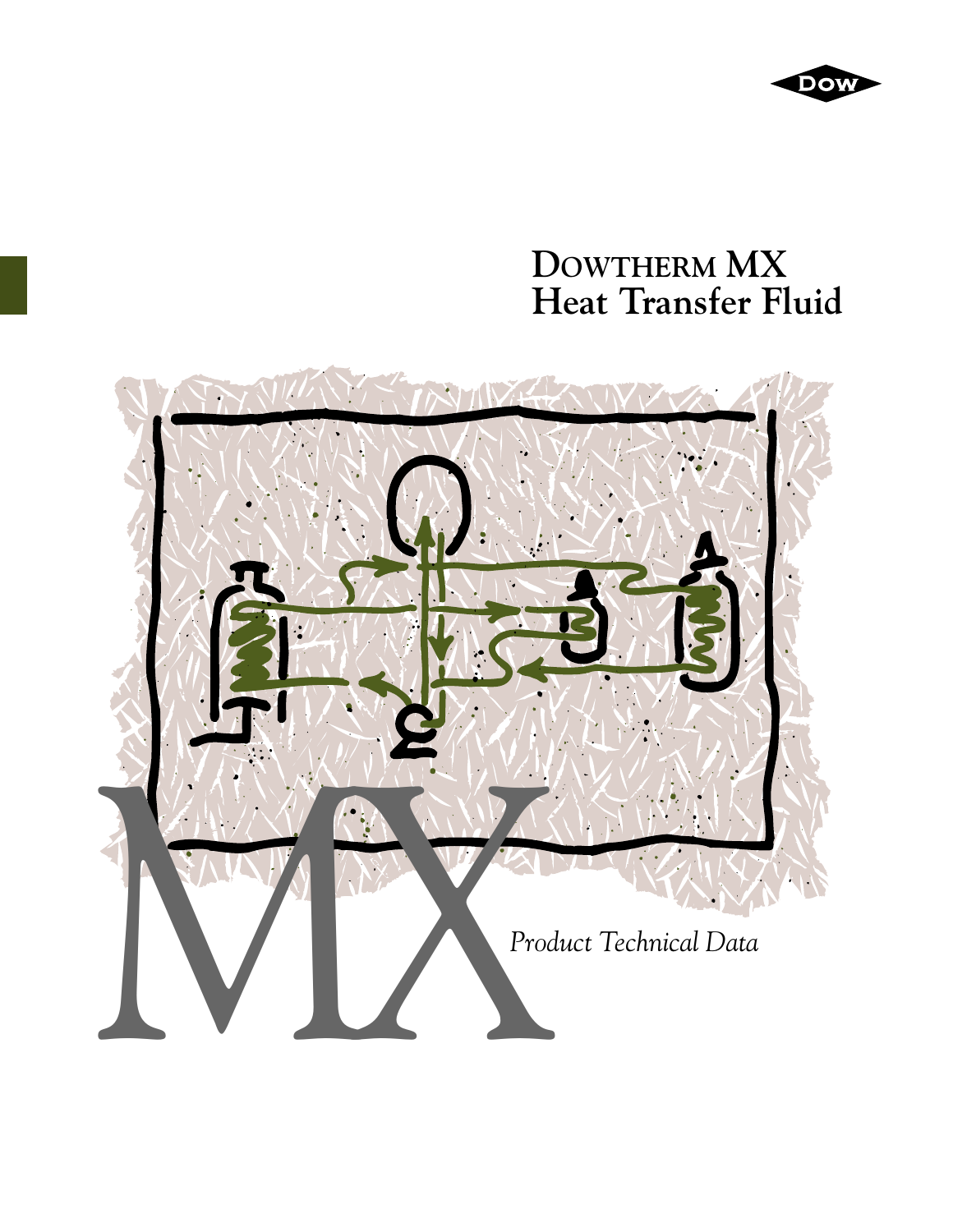## **CONTENTS**

| <b>Fluid Selection Criteria</b>            |  |
|--------------------------------------------|--|
|                                            |  |
|                                            |  |
|                                            |  |
|                                            |  |
|                                            |  |
|                                            |  |
|                                            |  |
| <b>Customer Service</b>                    |  |
|                                            |  |
|                                            |  |
| Properties and Engineering Characteristics |  |
|                                            |  |
| <b>Saturation Properties</b>               |  |
|                                            |  |
|                                            |  |
| Latent Heat of Vaporization                |  |
|                                            |  |
|                                            |  |
| <b>Expanded Volume</b>                     |  |
|                                            |  |
|                                            |  |
| <b>Engineering Data</b>                    |  |
| Liquid Film Coefficient                    |  |
|                                            |  |
|                                            |  |
| Pressure Drop vs. Flow Rate                |  |

## *For Information About Our Full Line of Fluids...*

To learn more about the full line of heat transfer fluids manufactured or distributed by Dow — including DOWTHERM\* synthetic organic, SYLTHERM† silicone and DOWTHERM, DOWFROST\*, and DOWCAL\* glycol-based fluids — request our product line guide. Call the number for your area listed on the back of this brochure.

English Units ................................................................ 10 SI Units ........................................................................ 11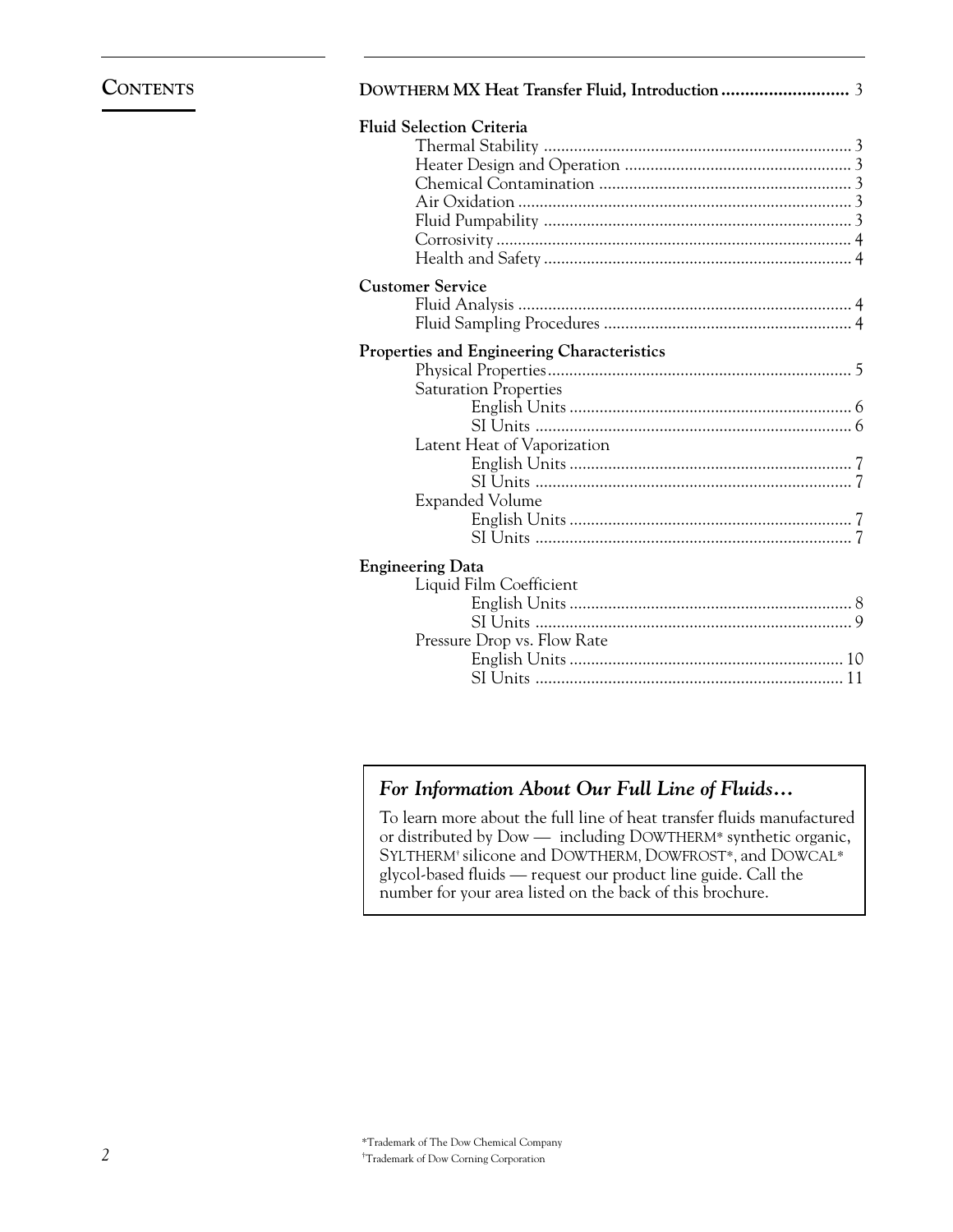## **DOWTHERM MX HEAT TRANSFER FLUID**

DOWTHERM MX heat transfer fluid contains a mixture of alkylated aromatics and is designed for use as an alternative to hot oils in liquid phase heat transfer systems. Its normal application range is -10°F to 625°F (-23°C to 330°C). Unlike other moderately priced synthetic organic heat transfer fluids, DOWTHERM MX fluid can be used in non-pressurized systems up to temperatures of 620°F (327°C). DOWTHERM MX fluid exhibits better thermal stability than hot oils, particularly noticeable at the upper end of hot oils' use range at temperatures above 550°F (288°C). Furthermore, the low-temperature pumpability of DOWTHERM MX fluid is significantly better than that of a typical hot oil.

Throughout its operating range, the low viscosity of DOWTHERM MX fluid contributes to heat transfer efficiency. Its film coefficient at 600°F (315°C) is 20 percent higher than a typical hot oil. DOWTHERM MX fluid is also non-corrosive to common metals and alloys, assuring compatibility with most heat transfer systems.

DOWTHERM MX fluid provides several long-term economic advantages–and some potential immediate cost savings–over hot oils. These include: reduced pump and exchanger size requirements, possible elimination of costly steam tracing, lower fluid makeup requirements, reduced system fouling and related maintenance expenses, expanded change out intervals.

In addition to performance and economic advantages of DOWTHERM MX fluid, Dow's supporting services are unequaled. They include technical backup in the design phase, during operation and after shutdown, as needed. Moreover, free analytical testing is provided to monitor fluid condition.

## **FLUID SELECTION CRITERIA**

# **Thermal Stability**

The thermal stability of a heat transfer fluid is dependent not only on its chemical structure, but also on the design and operating temperature profile of the system in which it is used. Maximum life for a fluid can be obtained by following sound engineering practices in the design of the heat transfer system. Three key areas of focus are: designing and operating the heater and/or energy recovery unit, preventing chemical contamination, and eliminating contact of the fluid with air.

#### *Heater Design and Operation*

Poor design and/or operation of the fired heater can cause overheating resulting in excessive thermal degradation of the fluid. Some problem areas to be avoided include:

- 1. Flame impingement.
- 2. Operating the heater above its rated capacity.
- 3. Modifying the fuel-to-air mixing procedure to change the flame height and pattern. This can yield higher flame and gas temperatures together with higher heat flux.
- 4. Low fluid velocity/high heat flux areas resulting in excessive heat transfer fluid film temperatures.

The manufacturer of the fired heater should be your primary contact for the proper equipment for your heat transfer system needs.

#### *Chemical Contamination*

A primary concern regarding chemical contaminants in a heat transfer fluid system is their relatively poor thermal stability at elevated temperatures. The thermal degradation of chemical contaminants may be very rapid which may lead to fouling of heat transfer surfaces and corrosion of system components. The severity and nature of the corrosion will depend upon the amount and type of contaminant introduced into the system.

### *Air Oxidation*

Organic heat transfer fluids operated at elevated temperatures are susceptible to air oxidation. The degree of oxidation and the rate of reaction is dependent upon the temperature and the amount of air mixing. Undesirable byproducts of this reaction may include carboxylic acids which would likely result in system operating problems.

Preventative measures should be taken to ensure that air is eliminated from the system prior to bringing the heat transfer fluid up to operating temperatures. A positive pressure inert gas blanket should be maintained at all times on the expansion tank during system operation.

#### *Fluid Pumpability*

The pumpability of the material is fairly good down to  $-10^{\circ}$ F ( $-23^{\circ}$ C) where its viscosity is 282 cps (282 mPa•s).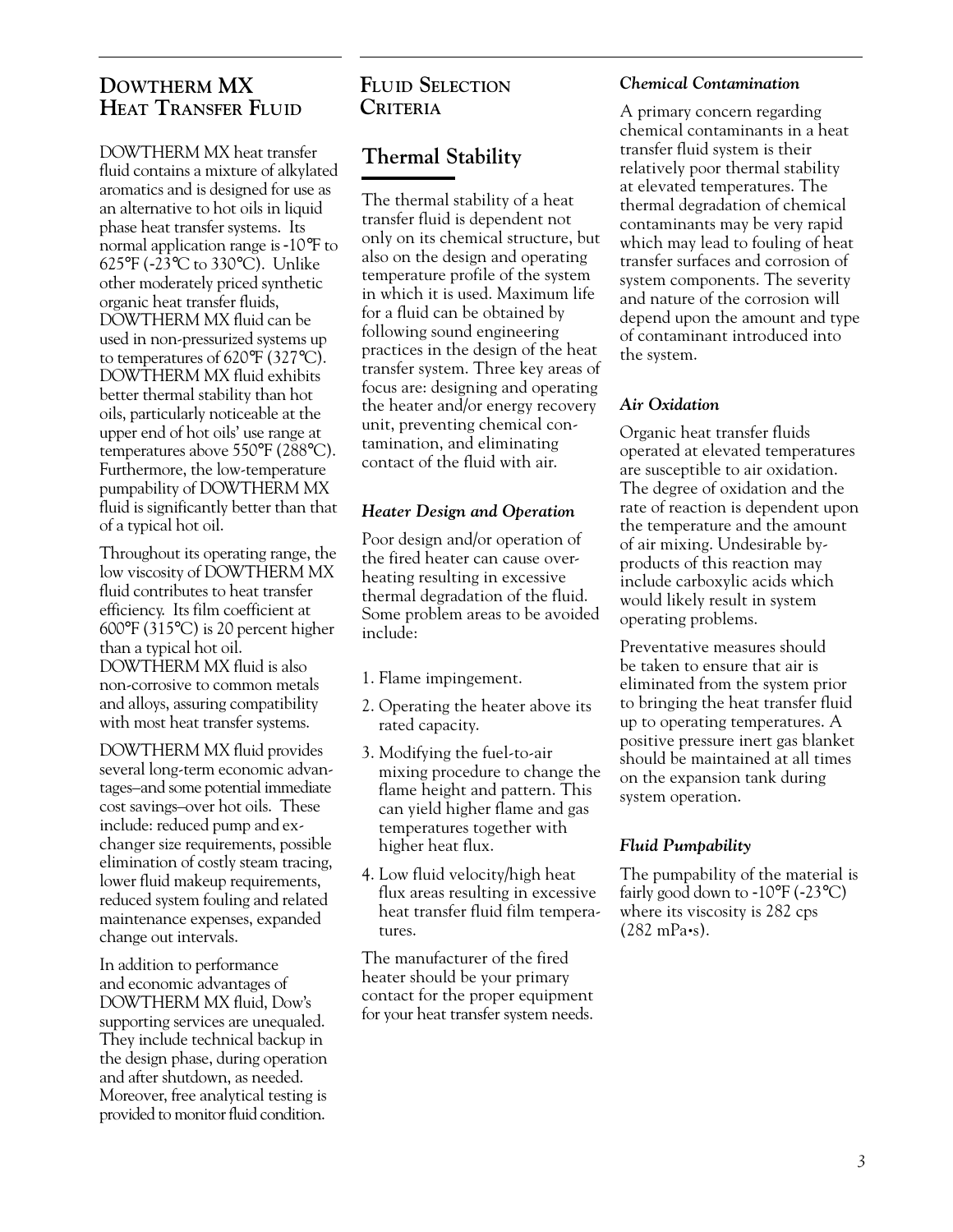## **Corrosivity**

DOWTHERM MX fluid is noncorrosive toward common materials and alloys used in the construction of equipment. Even at high operating temperatures, equipment in which DOWTHERM fluid is used will have an excellent service life. Most corrosion problems are caused by chemicals introduced into the system during cleaning or from process leaks. The nature and severity of the attack will depend on the amounts and types of contaminants involved.

When special materials of construction are used, extra precaution should be taken to avoid contaminating materials containing the following:

| <b>Construction Material</b> | Contaminant     |  |
|------------------------------|-----------------|--|
| Austenitic Stainless Steel   | <i>Chloride</i> |  |
| Nickel                       | Sulfur          |  |
| Copper Alloys                | Ammonia         |  |

## **Health and Safety**

The Material Safety Data Sheet (MSDS) for DOWTHERM MX fluid gives information on potential health hazards, handling recommendations, first aid, and what to do in case of an accidental spill or leak. Because the sheets are regularly revised, be sure to request the most recent copy from your Dow sales representative or call your local Customer Information Center number listed on the back of this brochure.

## **CUSTOMER SERVICE FOR USERS OF DOWTHERM MX HEAT TRANSFER FLUID**

## **Fluid Analysis**

The Dow Chemical Company, and its subsidiaries, offer an analytical service for DOWTHERM MX heat transfer fluid. It is recommended that users send a one-pint (0.5 liter) representative sample at least annually to:

#### **North America & Pacific**

The Dow Chemical Company Larkin Lab/Thermal Fluids 1691 North Swede Road Midland, Michigan 48674 United States of America

#### **Europe**

Dow Benelux NV Testing Laboratory for SYLTHERM and DOWTHERM Fluids Oude Maasweg 4 3197 KJ Rotterdam – Botlek The Netherlands

### **Latin America**

Dow Quimica S.A. Fluid Analysis Service 1671, Alexandre Dumas Santo Amaro – Sao Paulo – Brazil 04717-903

This analysis gives a profile of fluid changes to help identify trouble from product contamination or thermal decomposition.

#### *Fluid Sampling Procedures*

When a sample is taken from a hot system it should be cooled to below 100°F (40°C) before it is put into the shipping container. Cooling the sample below 100°F

(40°C) will prevent the possibility of thermal burns to personnel; also, the fluid is then below its flash point. In addition, any low boilers will not flash and be lost from the sample. Cooling can be done by either a batch or continuous process. The batch method consists of isolating the hot sample of fluid from the system in a properly designed sample collector and then cooling it to below 100°F (40°C). After it is cooled, it can be withdrawn from the sampling collector into a container for shipment.

The continuous method consists of controlling the fluid at a very low rate through a steel or stainless steel cooling coil so as to maintain it at 100°F (40°C) or lower as it comes out of the end of the cooler into the sample collector. Before a sample is taken, the sampler should be thoroughly flushed. This initial fluid should be returned to the system or disposed of in a safe manner in compliance with all laws and regulations.

It is important that samples sent for analysis be representative of the charge in the unit. Ordinarily, samples should be taken from the main circulating line of a liquid system. Occasionally, additional samples may have to be taken from other parts of the system where specific problems exist. A detailed method for analyzing the fluid to determine its quality is available upon request.

Used heat transfer fluid which has been stored in drums or tanks should be sampled in such a fashion as to ensure a representative sample.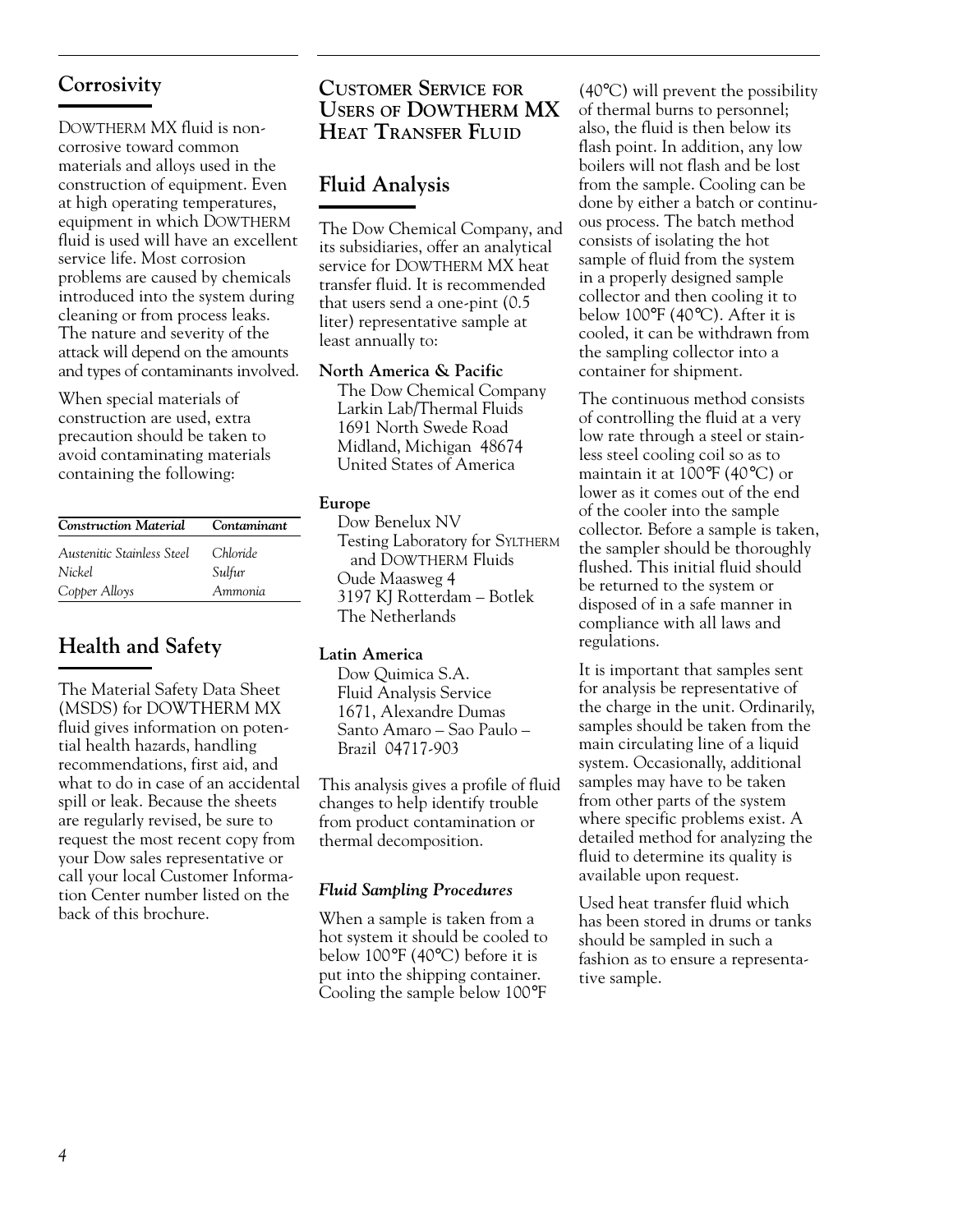## *Table 1 — Physical Properties of DOWTHERM MX Fluid†*

| Composition: Mixture of akylated aromatic compounds |  |  |  |
|-----------------------------------------------------|--|--|--|
|                                                     |  |  |  |

Color: Clear, yellow liquid

| Property                                      | <b>English Units</b> | SI Units |  |  |
|-----------------------------------------------|----------------------|----------|--|--|
| Reflux boiling point                          |                      |          |  |  |
| Flash Point, CC <sup>1</sup>                  |                      |          |  |  |
| Autoignition Temperature <sup>2</sup>         |                      |          |  |  |
| Pour Point                                    |                      |          |  |  |
| Average Molecular Weight                      |                      |          |  |  |
| Density at 75°F                               |                      |          |  |  |
| Density at $25^{\circ}$ C                     |                      |          |  |  |
| Heat of Combustion                            |                      |          |  |  |
| <b>Estimated Critical Constants:</b><br>$T_c$ |                      |          |  |  |
| $P_{\rm c}$                                   |                      |          |  |  |
| $V_c$                                         |                      |          |  |  |

† Not to be construed as specifications

1 Setaflash

<sup>2</sup> ASTM E 659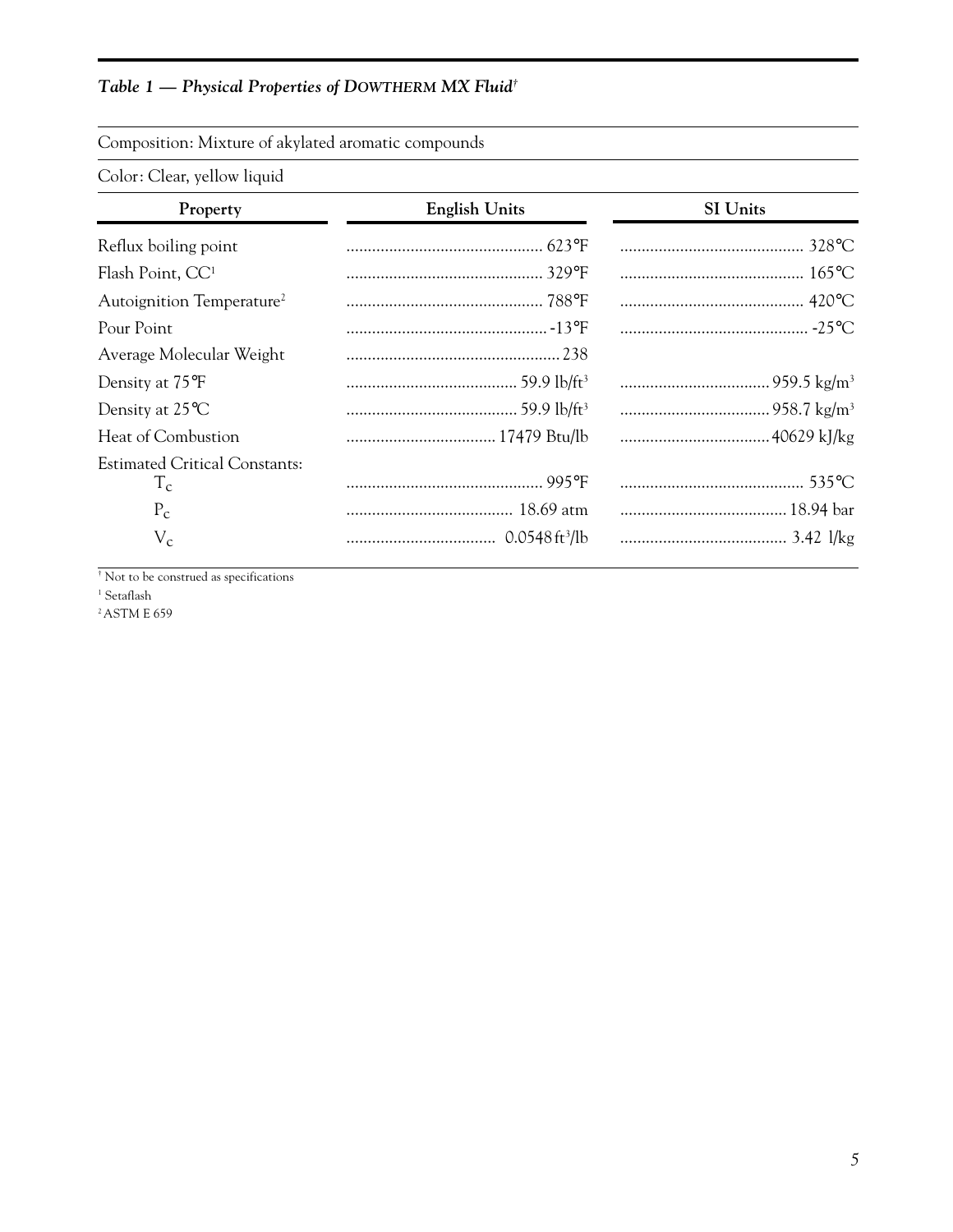*Table 2 — Saturated Liquid Properties of DOWTHERM MX Fluid (English Units)1*

*Table 3 — Saturated Liquid Properties of DOWTHERM MX Fluid (SI Units)1*

*kJ/kg K W/mK kPa*

°*C*

1

*Temp. Specific Density Thermal Viscosity Vapor*

 $-20$  | 1.480 | 989.8 | 0.127 | 213.9 | 0.0  $-10$  | 1.512 | 983.0 | 0.126 | 102.6 | 0.0  $0 \t 1.545 \t 976.1 \t 0.125 \t 55.0 \t 0.0$ 10 | 1.577 | 969.2 | 0.124 | 32.3 | 0.0 20 | 1.610 | 962.2 | 0.123 | 20.3 | 0.0

30 1.642 955.2 0.122 13.5 0.0 40 | 1.675 | 948.2 | 0.121 | 9.44 | 0.0 50 1.707 941.1 0.120 6.86 0.0 60 | 1.740 | 934.0 | 0.119 | 5.15 | 0.0 70 | 1.772 | 926.9 | 0.118 | 3.98 | 0.0

80 | 1.805 | 919.7 | 0.117 | 3.15 | 0.0 90 1.837 912.5 0.115 2.54 0.0 100 | 1.870 | 905.2 | 0.114 | 2.09 | 0.0 110 | 1.902 | 897.8 | 0.113 | 1.75 | 0.0 120 1.935 890.4 0.112 1.48 0.1

*Conductivity* mPa•s Pressure<br>*W*/m*K* kPa

| Temp.<br>$\mathbf{P}$ | Specific<br>Heat<br>Btu/lb°F | Density<br>$lb$ ft <sup>3</sup> | <b>Thermal</b><br>Conductivity<br>Btu/hrft <sup>2</sup> (°F/ft) | Viscosity<br>cР | Vapor<br>Pressure<br>psia |
|-----------------------|------------------------------|---------------------------------|-----------------------------------------------------------------|-----------------|---------------------------|
| $-10$                 | 0.351                        | 61.9                            | 0.0735                                                          | 281.7           | 0.0                       |
| 10                    | 0.360                        | 61.5                            | 0.0728                                                          | 119.5           | 0.0                       |
| 30                    | 0.368                        | 61.0                            | 0.0722                                                          | 58.7            | 0.0                       |
| 50                    | 0.377                        | 60.5                            | 0.0715                                                          | 32.3            | 0.0                       |
| 70                    | 0.386                        | 60.0                            | 0.0708                                                          | 19.3            | 0.0                       |
| 90                    | 0.394                        | 59.5                            | 0.0702                                                          | 12.4            | 0.0                       |
| 110                   | 0.403                        | 59.0                            | 0.0695                                                          | 8.45            | 0.0                       |
| 130                   | 0.411                        | 58.6                            | 0.0688                                                          | 6.02            | 0.0                       |
| 150                   | 0.420                        | 58.1                            | 0.0682                                                          | 4.45            | 0.0                       |
| 170                   | 0.429                        | 57.6                            | 0.0675                                                          | 3.40            | 0.0                       |
| 190                   | 0.437                        | 57.1                            | 0.0668                                                          | 2.66            | 0.0                       |
| 210                   | 0.446                        | 56.6                            | 0.0662                                                          | 2.13            | 0.0                       |
| 230                   | 0.455                        | 56.0                            | 0.0655                                                          | 1.75            | 0.0                       |
| 250                   | 0.463                        | 55.5                            | 0.0648                                                          | 1.45            | 0.0                       |
| 270                   | 0.472                        | 55.0                            | 0.0642                                                          | 1.23            | 0.0                       |
| 290                   | 0.481                        | 54.5                            | 0.0635                                                          | 1.05            | 0.0                       |
| 310                   | 0.489                        | 54.0                            | 0.0629                                                          | 0.91            | 0.1                       |
| 330                   | 0.498                        | 53.4                            | 0.0622                                                          | 0.79            | 0.1                       |
| 350                   | 0.506                        | 52.9                            | 0.0615                                                          | 0.70            | 0.2                       |
| 370                   | 0.515                        | 52.4                            | 0.0609                                                          | 0.62            | 0.3                       |
| 390                   | 0.524                        | 51.8                            | 0.0602                                                          | 0.55            | 0.4                       |
| 410                   | 0.532                        | 51.3                            | 0.0595                                                          | 0.50            | 0.6                       |
| 430                   | 0.541                        | 50.7                            | 0.0588                                                          | 0.45            | 0.9                       |
| 450                   | 0.550                        | 50.1                            | 0.0582                                                          | 0.41            | 1.3                       |
| 470                   | 0.558                        | 49.6                            | 0.0575                                                          | 0.37            | 1.8                       |
| 490                   | 0.567                        | 49.0                            | 0.0568                                                          | 0.34            | 2.5                       |
| 510                   | 0.575                        | 48.4                            | 0.0562                                                          | 0.31            | 3.4                       |
| 530                   | 0.584                        | 47.8                            | 0.0555                                                          | 0.29            | 4.6                       |
| 550                   | 0.593                        | 47.2                            | 0.0548                                                          | 0.27            | $6.0$                     |
| 570                   | 0.601                        | 46.6                            | 0.0542                                                          | 0.25            | 7.8                       |
| 590                   | 0.610                        | 46.0                            | 0.0535                                                          | 0.23            | 10.1                      |
| 610                   | 0.619                        | 45.3                            | 0.0528                                                          | 0.22            | 12.8                      |
| 630                   | 0.627                        | 44.7                            | 0.0521                                                          | 0.20            | 16.0                      |
| 650                   | 0.636                        | 44.0                            | 0.0514                                                          | 0.19            | 19.9                      |

| 130                                    | 1.967 | 883.0 | 0.111 | 1.27 | 0.1   |  |
|----------------------------------------|-------|-------|-------|------|-------|--|
| 140                                    | 2.000 | 875.5 | 0.110 | 1.10 | 0.2   |  |
| 150                                    | 2.032 | 868.0 | 0.109 | 0.96 | 0.3   |  |
| 160                                    | 2.065 | 860.4 | 0.108 | 0.85 | 0.6   |  |
| 170                                    | 2.097 | 852.7 | 0.107 | 0.75 | 0.9   |  |
| 180                                    | 2.130 | 844.9 | 0.106 | 0.67 | 1.4   |  |
| 190                                    | 2.162 | 837.1 | 0.105 | 0.60 | 2.0   |  |
| 200                                    | 2.195 | 829.2 | 0.104 | 0.55 | 3.0   |  |
| 210                                    | 2.227 | 821.3 | 0.103 | 0.50 | 4.3   |  |
| 220                                    | 2.260 | 813.2 | 0.102 | 0.45 | 6.1   |  |
| 230                                    | 2.292 | 805.1 | 0.101 | 0.42 | 8.4   |  |
| 240                                    | 2.325 | 796.9 | 0.100 | 0.38 | 11.5  |  |
| 250                                    | 2.357 | 788.6 | 0.099 | 0.35 | 15.4  |  |
| 260                                    | 2.390 | 780.2 | 0.098 | 0.33 | 20.4  |  |
| 270                                    | 2.422 | 771.6 | 0.097 | 0.30 | 26.7  |  |
| 280                                    | 2.455 | 763.0 | 0.096 | 0.28 | 34.4  |  |
| 290                                    | 2.487 | 754.2 | 0.095 | 0.26 | 43.9  |  |
| 300                                    | 2.520 | 745.3 | 0.094 | 0.25 | 55.5  |  |
| 310                                    | 2.552 | 736.3 | 0.093 | 0.23 | 69.4  |  |
| 320                                    | 2.585 | 727.1 | 0.092 | 0.22 | 85.9  |  |
| 330                                    | 2.617 | 717.8 | 0.090 | 0.20 | 105.5 |  |
| 340                                    | 2.650 | 708.2 | 0.089 | 0.19 | 128.4 |  |
| Not to be construed as specifications. |       |       |       |      |       |  |

 $1$  Not to be construed as specifications.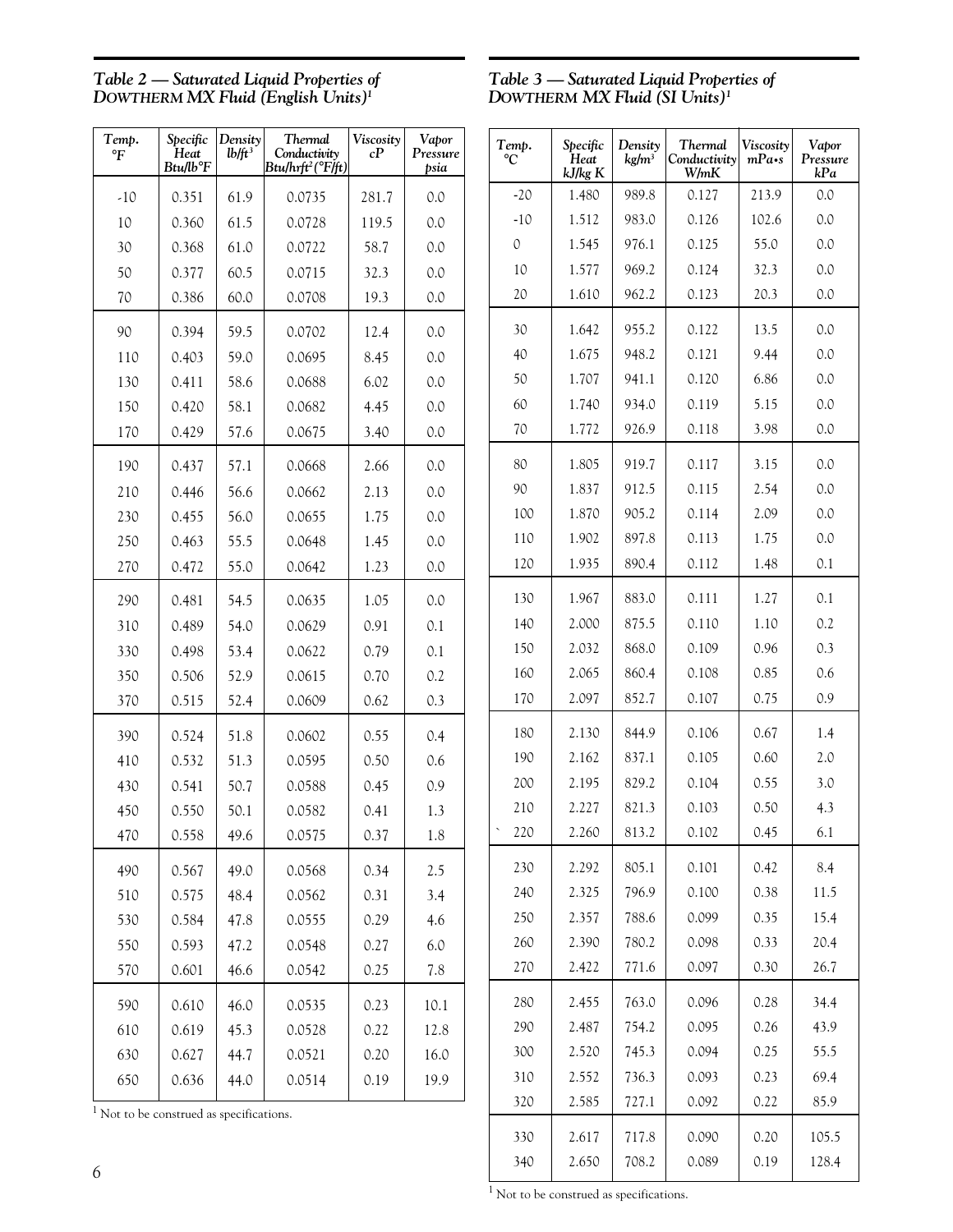

*Figure 2 — Calculated Latent Heat of Vaporization of DOWTHERM MX Fluid (SI Units)*



*Figure 3 — Expanded Volume of DOWTHERM MX Fluid Basis—1 gallon at 77*°*F*



*Figure 4 — Expanded Volume of DOWTHERM MX Fluid Basis—1m3 at 25*°*C*

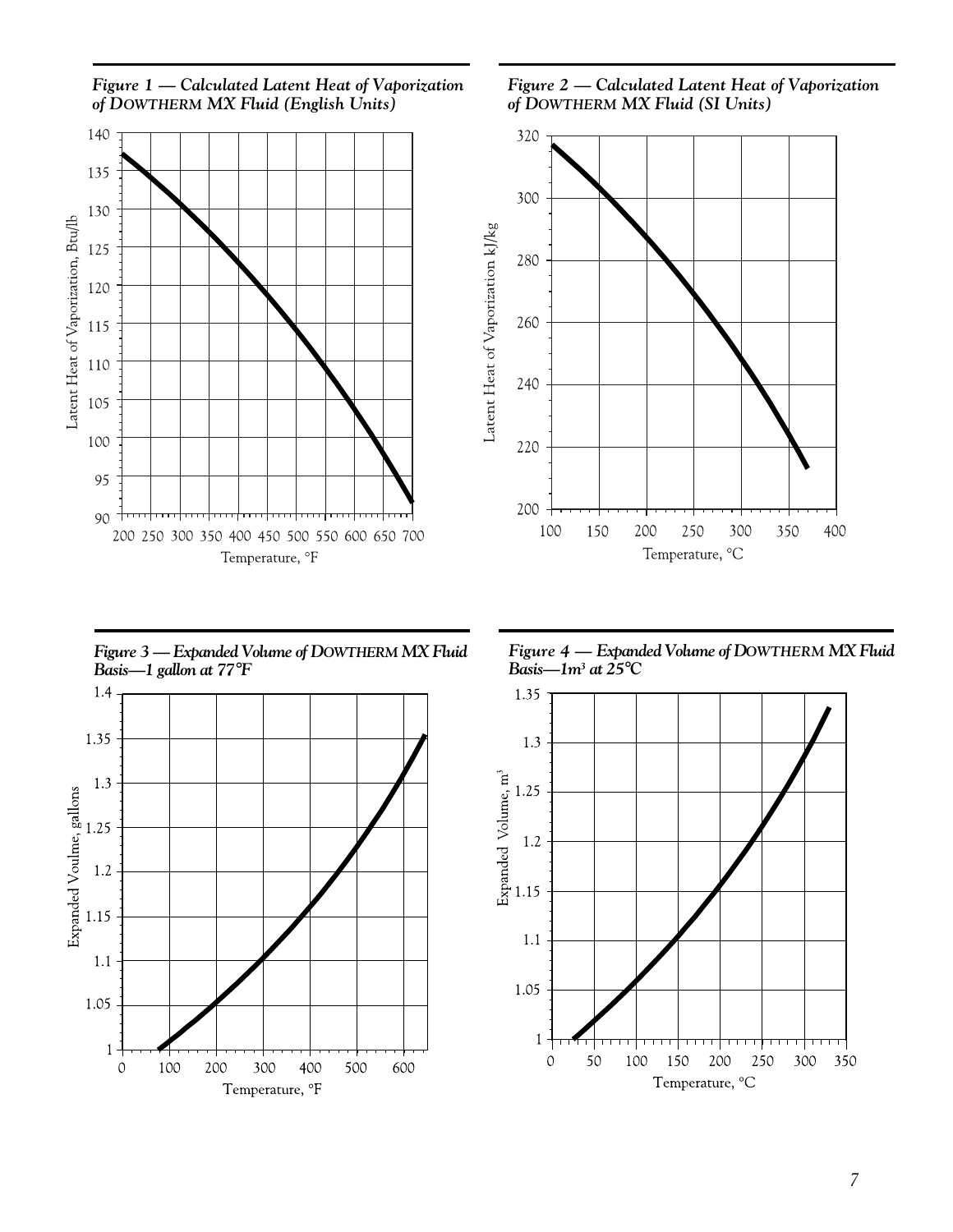*Figure 5 — Liquid Film Coefficient of DOWTHERM MX Fluid Inside Pipes and Tubes (Turbulent Flow Only) (English Units)*







Sieder and Tate equation Process Heat Transfer, D.Q. Kern (1950) p. 103

$$
Nu = 0.027 \, Re^{0.8} Pr^{1/3} \left(\frac{\mu}{\mu_w}\right)^{0.14} \qquad \text{Char based on } \left(\frac{\mu}{\mu_w}\right)^{0.14} = 1
$$

Note: The values in this graph are based on the viscosity of fluid as supplied.

Film Coefficient, Btu/hr  $\operatorname{\sf ft}^2$ °F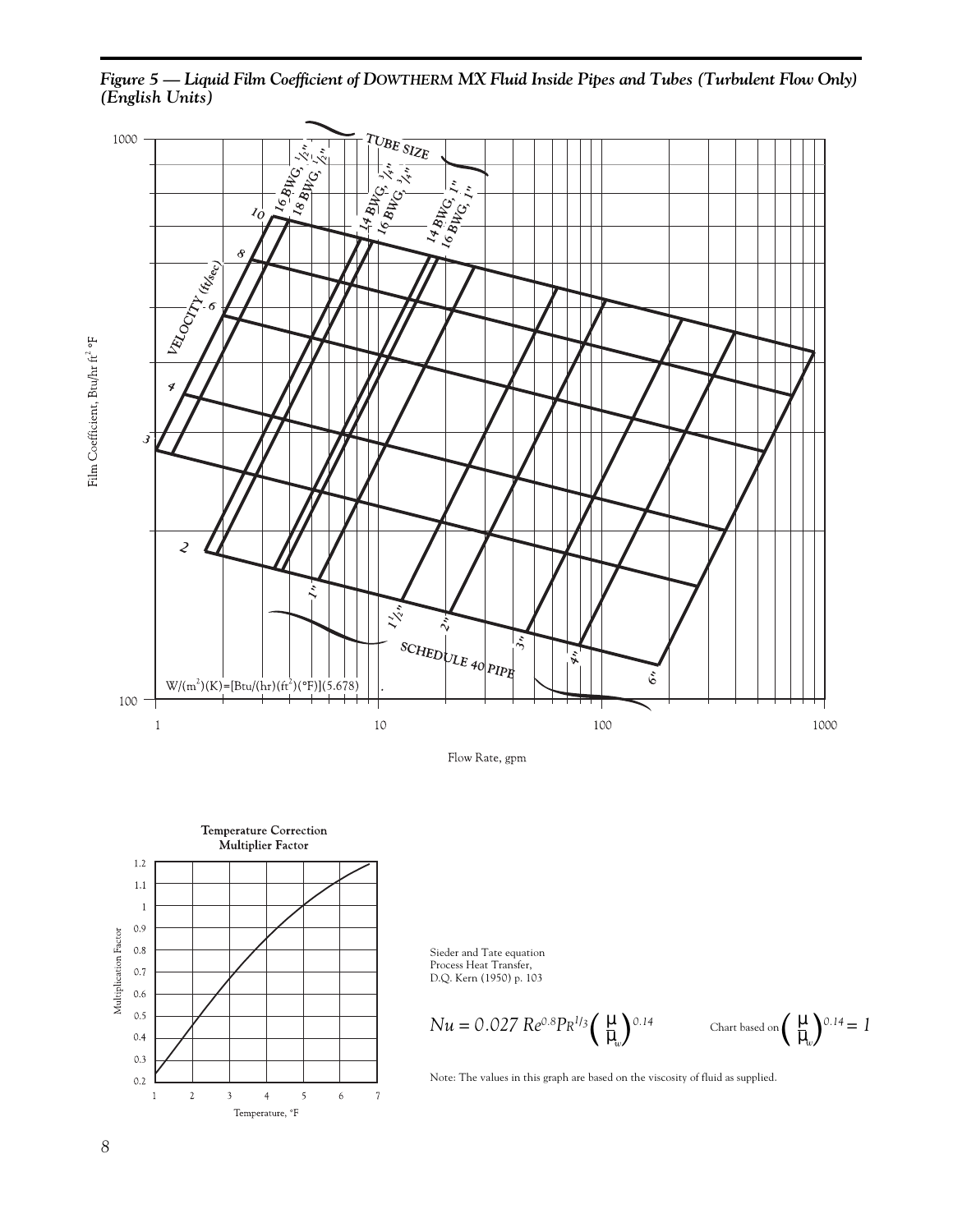

*Figure 6 — Liquid Film Coefficient of DOWTHERM MX Fluid Inside Pipes and Tubes (Turbulent Flow Only) (SI Units)*

Process Heat Transfer, D.Q. Kern (1950) p. 103

 $0.6$ 

 $0.4$ 

 $0.2$ 

 $\circ$  $-50 - 0$ 

50

100 150 200 250 300 350 400

Temperature, °C

$$
Nu = 0.027 \, Re^{0.8} Pr^{1/3} \left(\frac{\mu}{\mu_{w}}\right)^{0.14}
$$

 $\left(\frac{\mu}{\mu_{w}}\right)^{0.14}$  Chart based on  $\left(\frac{\mu}{\mu_{w}}\right)^{0.14} = 1$ µ*w*

Note: The values in this graph are based on the viscosity of fluid as supplied.

*9*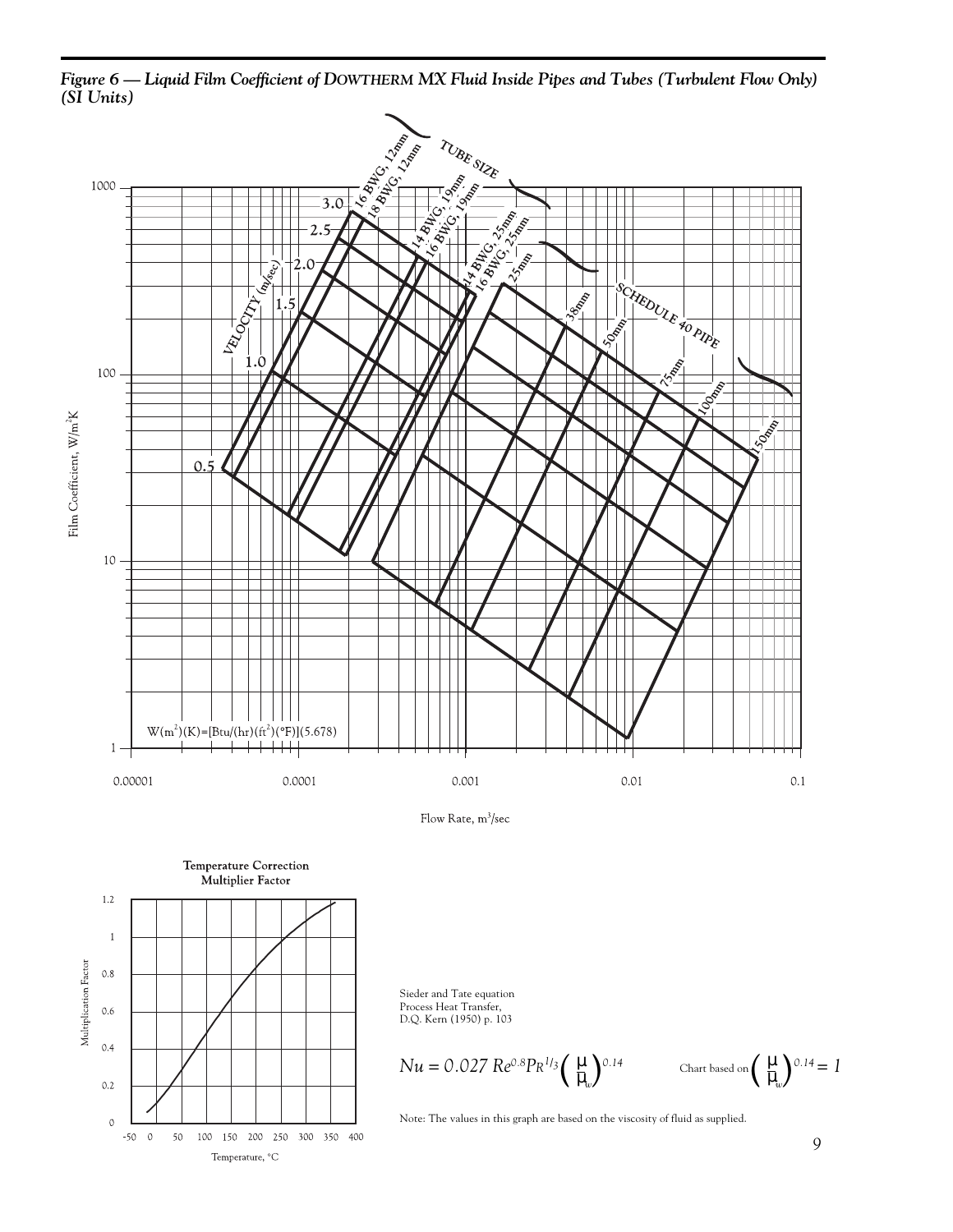*Figure 7 — Pressure Drop vs. Flow Rate for DOWTHERM MX Fluid in Schedule 40 Nominal Pipe and BWG Tube (English Units)*



Flow Rate, gpm

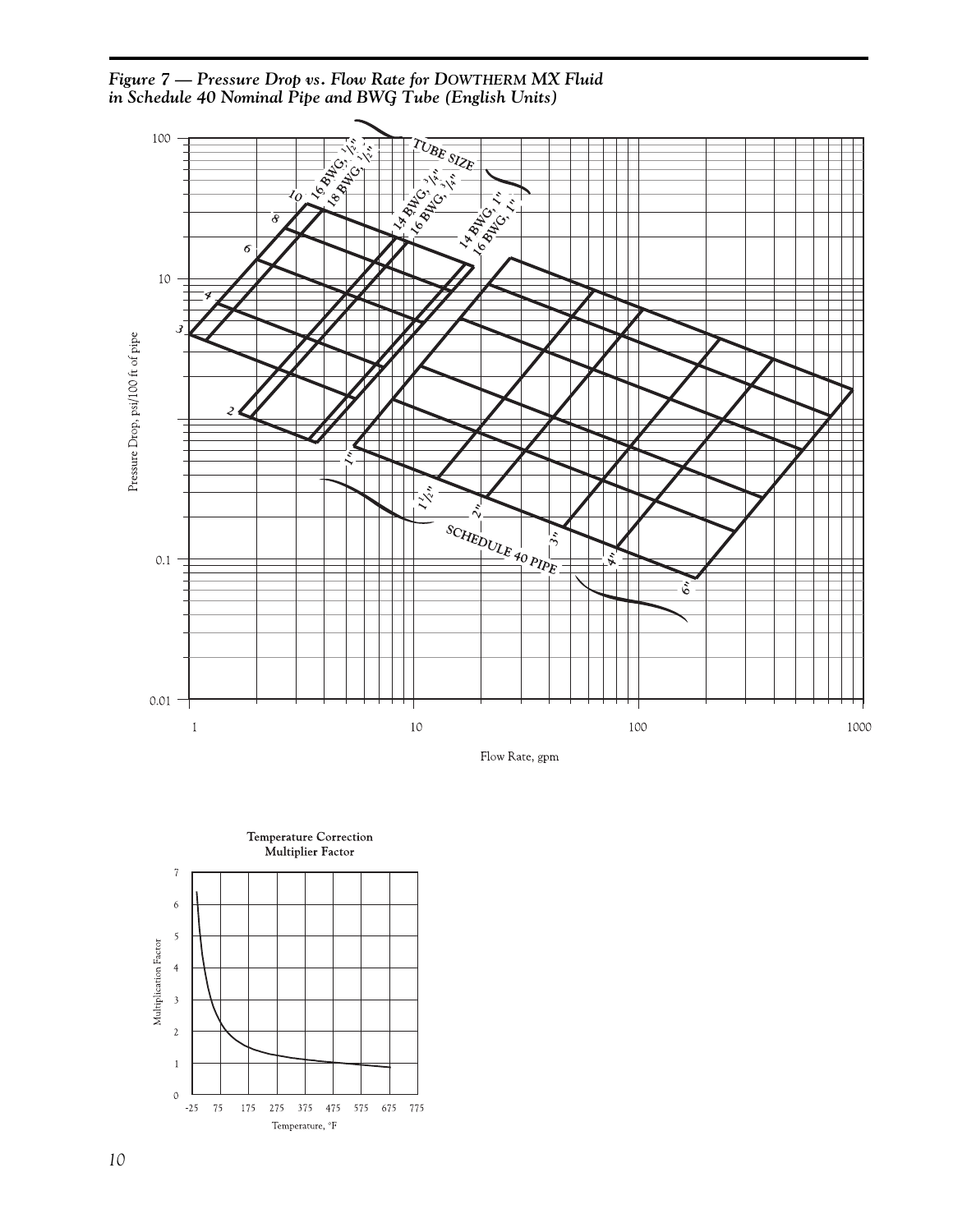



Flow Rate, m<sup>3</sup>/sec